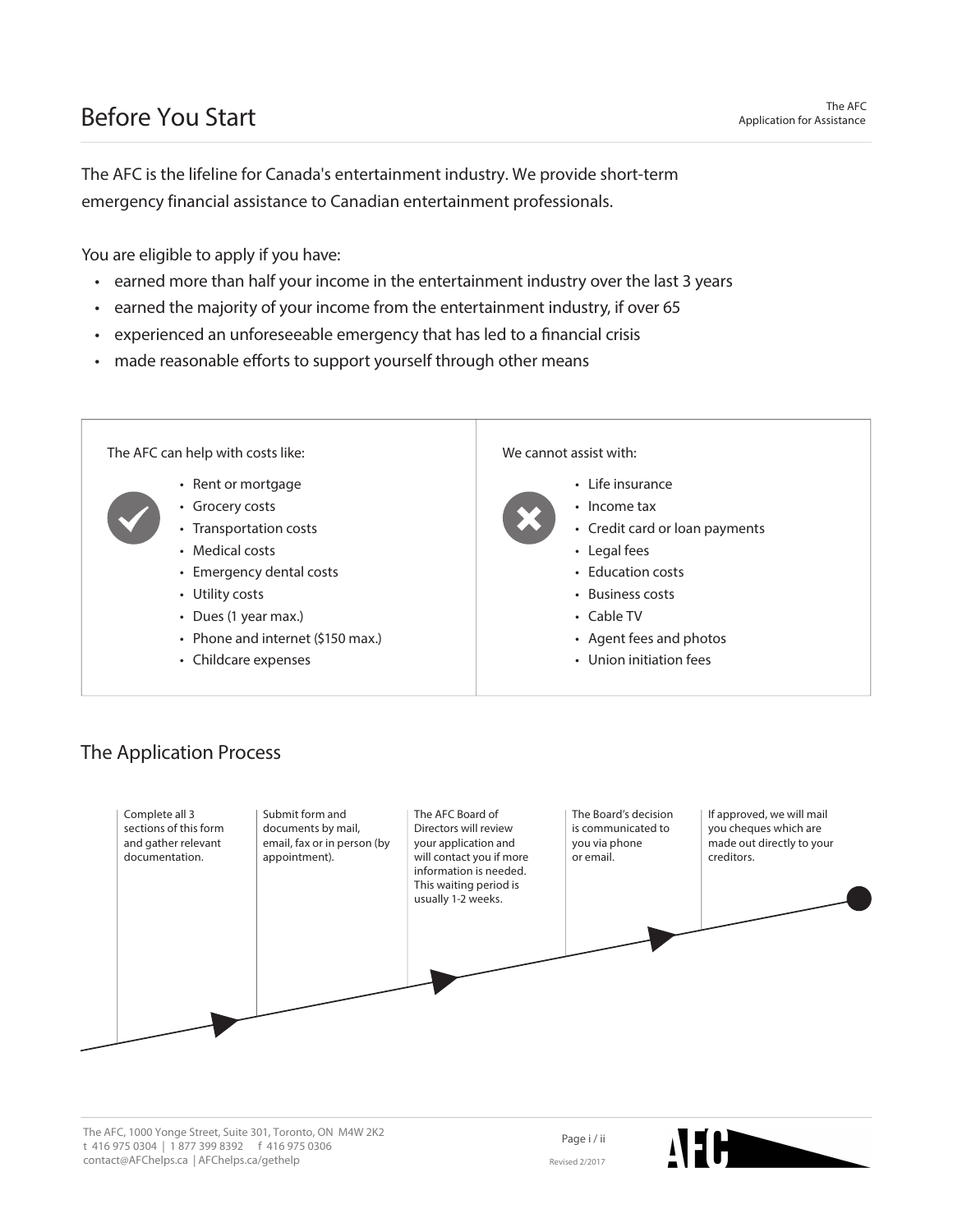# Application Checklist

Before you send your application, use the checklist below to ensure it is complete.

#### Required Documents:

| Application form, with Sections 1, 2 and 3 completed <i>(you do not need to send this page or Before You Start)</i>                                                                                                                                                                                                                                                                                                                                                                  |
|--------------------------------------------------------------------------------------------------------------------------------------------------------------------------------------------------------------------------------------------------------------------------------------------------------------------------------------------------------------------------------------------------------------------------------------------------------------------------------------|
| Complete résumé or work history going back at least 3 years<br>Contact your agent or union office to obtain a résumé or work history if you do not have one.                                                                                                                                                                                                                                                                                                                         |
| Doctor's note in cases of illness or injury                                                                                                                                                                                                                                                                                                                                                                                                                                          |
| Dentist's estimate in cases of dental emergency                                                                                                                                                                                                                                                                                                                                                                                                                                      |
| Documentation of the cost of each item on Assistance Requested list (page 2)<br>For example:<br>Rent: Lease or past rent receipts<br>$\bullet$<br>Utility or phone costs: Utility or phone bills<br>$\bullet$<br>Medical or dental expenses: Treatment plan with estimated costs<br>$\bullet$<br>Insurance or other automatically withdrawn payments: Bank statement showing auto withdrawal<br>$\bullet$<br>(also submit a void cheque or verification of the owner of the account) |

v You do not need to provide documentation for requests for gas (transportation), transit, and food.

For more information about what documents to include, visit AFChelps.ca/gethelp.

#### What next?

Submit your application one of the following ways:

By mail The AFC, 1000 Yonge St., Suite 301, Toronto, Ontario M4W 2K2

In person during office hours: you must call the office to make an appointment. Mon-Fri 9:30-5:30

By email contact@AFChelps.ca

By fax 416 975 0306

If you have not heard from us within a week of submitting your application, please contact the office by phone at 1 877 399 8392 or 416 975 0304. If you need assistance, call the office to make an appointment with our staff.

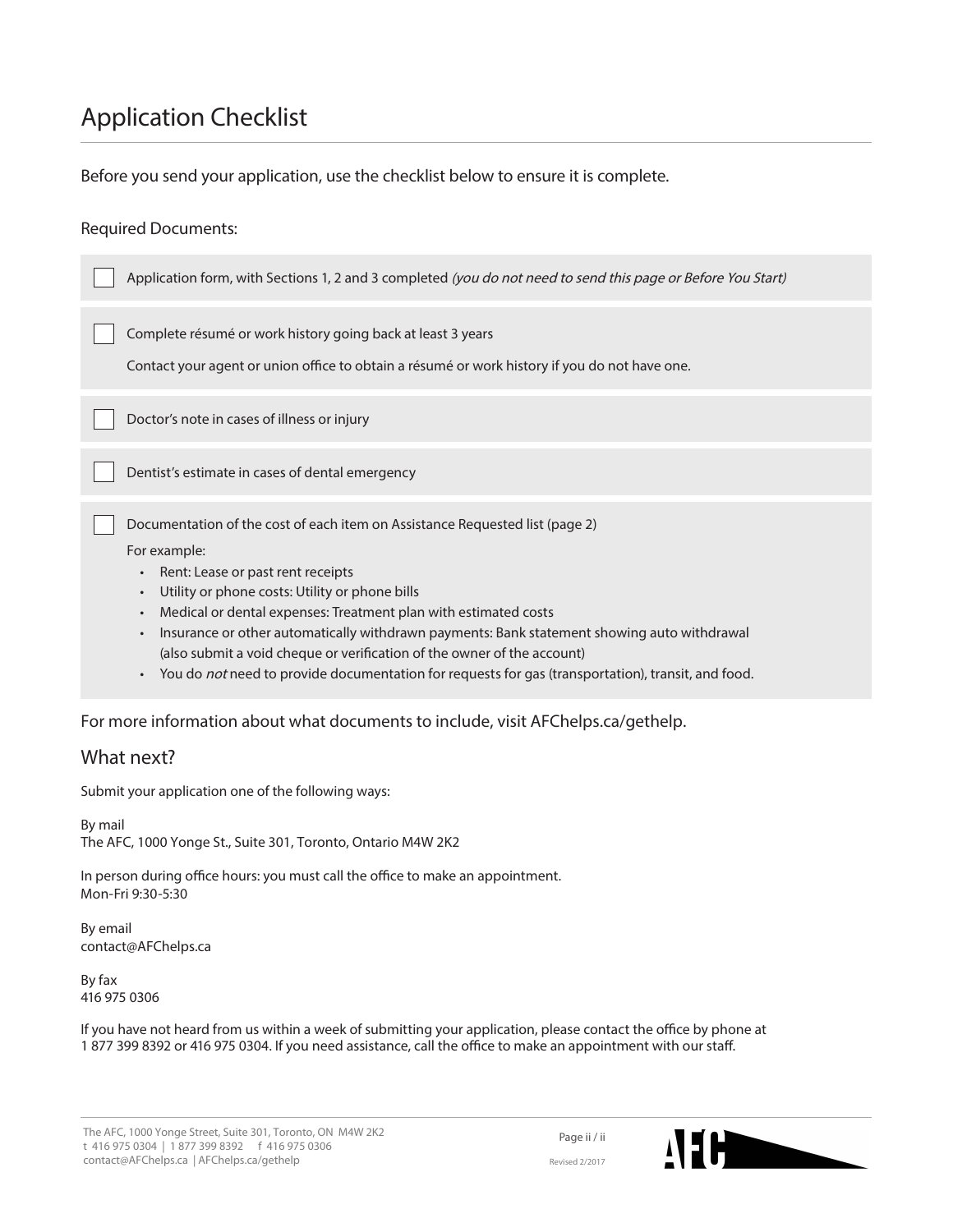# **Vour Emergency**

| <b>TUUL LITICIYETICY</b>                                                                 |                         |              |                                                                                                                    |
|------------------------------------------------------------------------------------------|-------------------------|--------------|--------------------------------------------------------------------------------------------------------------------|
| <b>Your Name</b>                                                                         |                         |              |                                                                                                                    |
| <b>Phone Number</b>                                                                      | Profession              |              | Emergency<br>Assistance<br>Request                                                                                 |
| What is the nature of your emergency?<br>Personal illness or injury                      | Dental emergency        | Loss of work | <b>Tips</b>                                                                                                        |
| Family injury, illness or death                                                          | Separation / relocation | Other        | If you need help with this form,<br>please call the office at<br>1877 399 8392 or 416 975 0304.                    |
| Tell us what happened and how this is affecting your health, housing or ability to work. |                         |              | The AFC expects applicants to<br>make all reasonable efforts to<br>find other employment or<br>sources of support. |
|                                                                                          |                         |              | Try to explain the circumstances<br>that will help us understand<br>your situation.                                |
|                                                                                          |                         |              | Examples include:                                                                                                  |

- $\cdot$  Pre-existing medical conditions
- Obligations that restrict your ability to work

Section

• Recent unexpected costs

Explain the consequences you are facing due to this emergency.

Feel free to attach a document explaining your situation if you run out of room here.



Supporting **Documents** 

Include any relevant documentation. For example:

- Doctor's note or medical record
- Dentist's estimate
- Eviction notice

Please note that The AFC provides short-term assistance and cannot provide assistance on an ongoing or recurrent basis.

The AFC, 1000 Yonge Street, Suite 301, Toronto, ON M4W 2K2 t 416 975 0304 | 1 877 399 8392 | f 416 975 0306 contact@AFChelps.ca | AFChelps.ca/gethelp

Page 1 / 11 Revised 2/2017

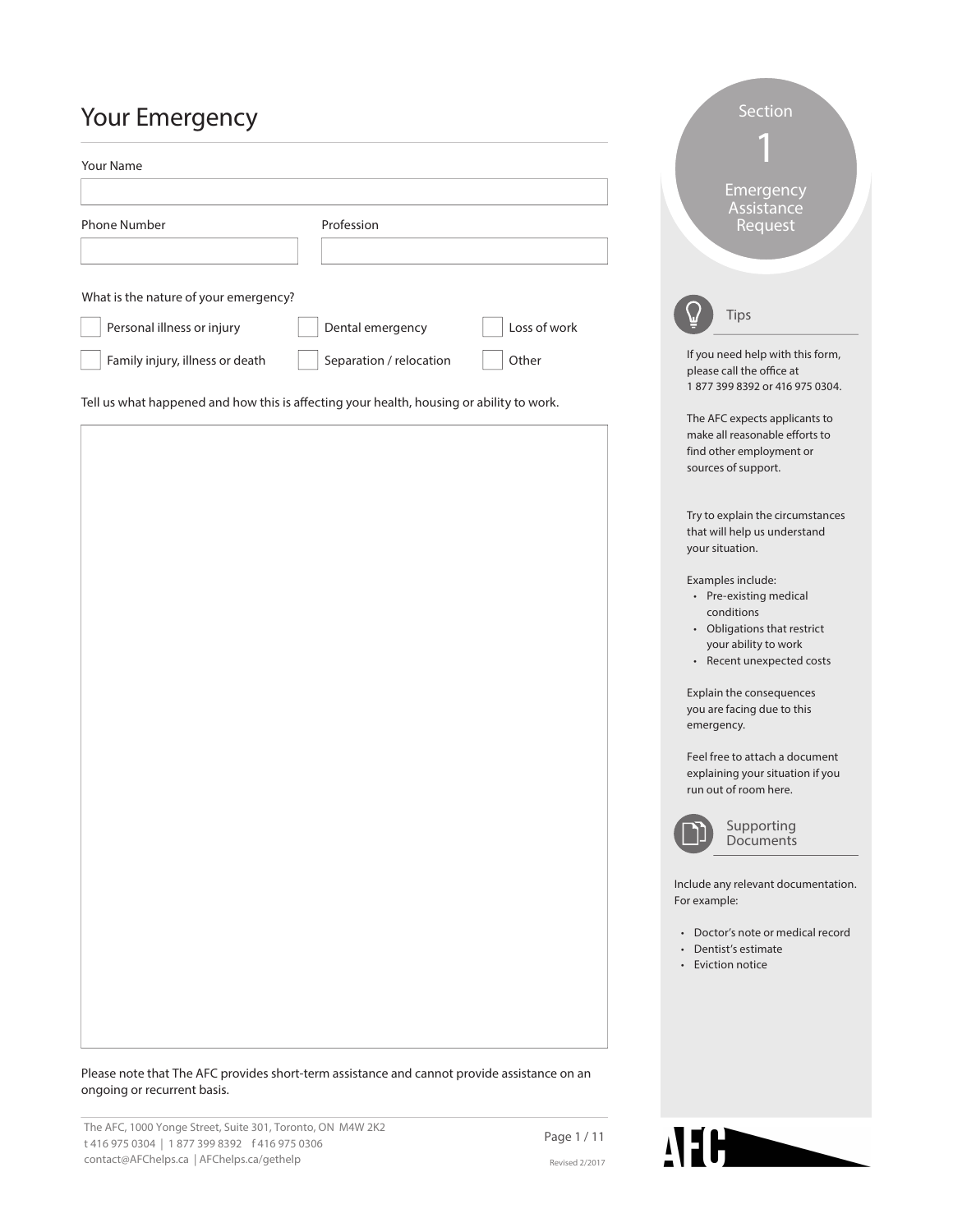#### Assistance Requested

What amount are you requesting from The AFC to help you with this emergency?

# $\zeta$

Only items that you list below will be considered for assistance. If you do not list a cost here, it will not be considered part of your request.

Please itemize the costs that make up the total above.



You must include documents with your application that prove the cost of each item on this list, except for requests for food, transit, and gas for transportation.

See AFChelps.ca/gethelp for examples.



• Bills

• Lease

For example:

- Dentist's estimate
- Bank statements showing automatic withdrawals

Section

1

Emergency Assistance Request

• Unpaid invoices

We do not require documentation for food, transit and fuel.

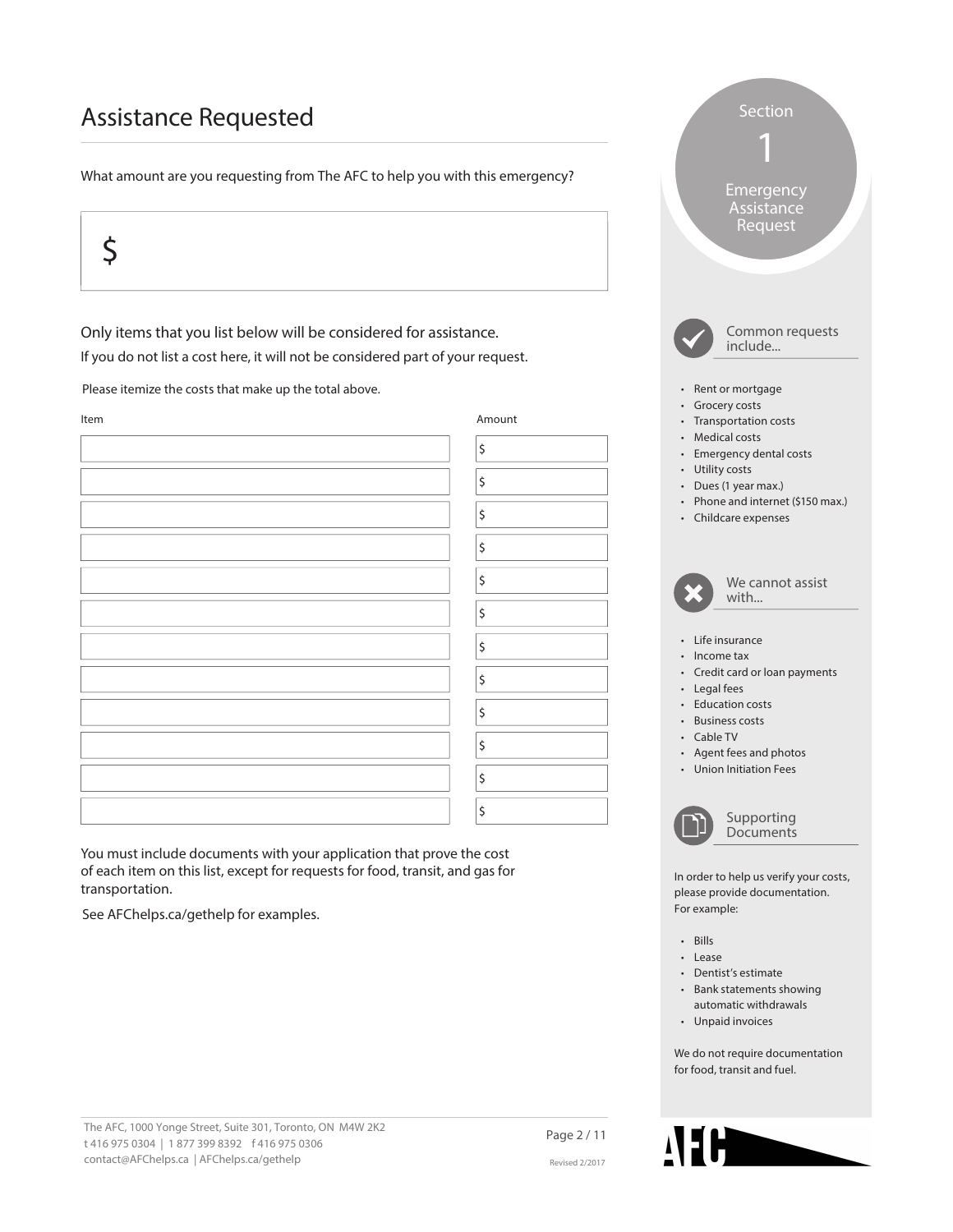### Personal Information

| Your Name                                                |                                                                                                 |
|----------------------------------------------------------|-------------------------------------------------------------------------------------------------|
|                                                          | Supporting<br>Information                                                                       |
| <b>Email Address</b>                                     |                                                                                                 |
|                                                          |                                                                                                 |
| Address<br>Apt#                                          |                                                                                                 |
|                                                          | Need help?                                                                                      |
| Prov/Terr<br>Postal Code<br>City                         | If you need help with this form,<br>please call the office at<br>1877 399 8392 or 416 975 0304. |
| Primary Phone Number<br>Secondary Phone Number           |                                                                                                 |
| OK to leave voicemail here<br>OK to leave voicemail here |                                                                                                 |
| Date of Birth                                            |                                                                                                 |
| Age<br>YYYY<br>DD<br>MM                                  |                                                                                                 |
| Do you have legal Canadian work status?                  |                                                                                                 |
| No<br>Yes<br>Last three digits of your                   |                                                                                                 |
| Social Insurance Number<br>Citizenship                   |                                                                                                 |
|                                                          |                                                                                                 |
|                                                          |                                                                                                 |
|                                                          |                                                                                                 |
|                                                          |                                                                                                 |
|                                                          |                                                                                                 |
|                                                          |                                                                                                 |
|                                                          |                                                                                                 |
|                                                          |                                                                                                 |
|                                                          |                                                                                                 |
|                                                          |                                                                                                 |
|                                                          |                                                                                                 |



Section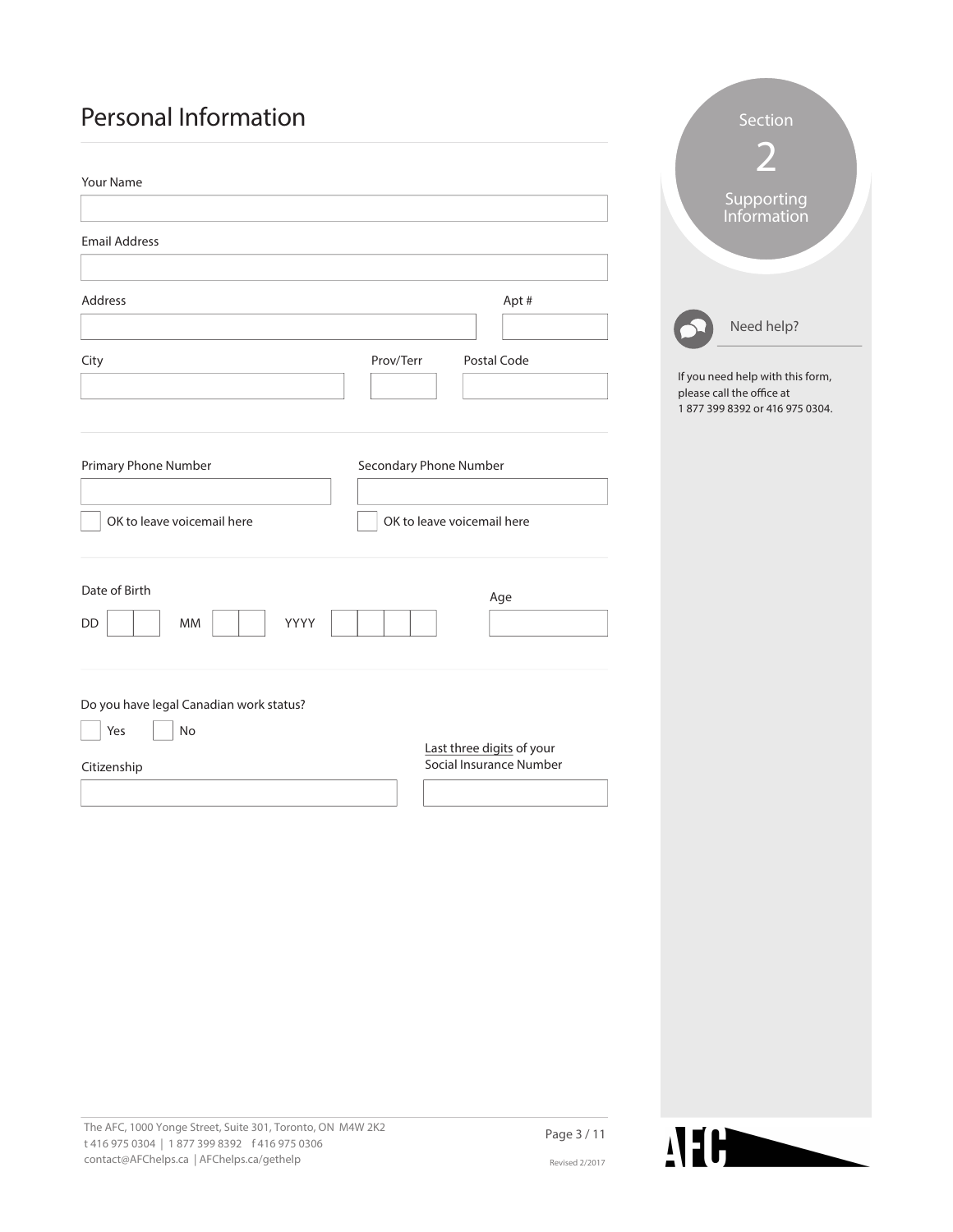# Living Situation

| <b>Living Situation</b>                                   | Section                                                                              |
|-----------------------------------------------------------|--------------------------------------------------------------------------------------|
| Do you live with                                          | Supporting                                                                           |
| Roommates (#<br>Parents<br>Alone<br>$\left( \right)$      | Information                                                                          |
| Children (#<br>$\big)$<br>Spouse / Partner                |                                                                                      |
| Other, please describe                                    |                                                                                      |
| Marital status                                            | Info                                                                                 |
| Single<br>Married<br>Separated                            |                                                                                      |
| Widowed<br>Common-law<br>Divorced                         | If a field is not applicable, please<br>enter "N/A" rather than leaving it<br>blank. |
| Partner's Name<br>Occupation                              |                                                                                      |
| Approx. Annual Income<br>Address, if different from yours |                                                                                      |
| $\vert$ \$                                                |                                                                                      |
| children, ages<br>I have                                  |                                                                                      |
| Do your children live with you full time?<br>Yes<br>No    |                                                                                      |
| If no, please describe                                    |                                                                                      |
|                                                           |                                                                                      |
| Ex-Partner's Name<br>Approx. Annual Income<br>\$          |                                                                                      |
| Children's address, if different from yours               |                                                                                      |
|                                                           |                                                                                      |
| The AEC 1000 Yonge Street Suite 301 Toronto ON M4W 2K2    |                                                                                      |

The AFC, 1000 Yonge Street, Suite 301, Toronto, ON M4W 2K2 t 416 975 0304 | 1 877 399 8392 f 416 975 0306 contact@AFChelps.ca | AFChelps.ca/gethelp

Page 4 / 11 Revised 2/2017

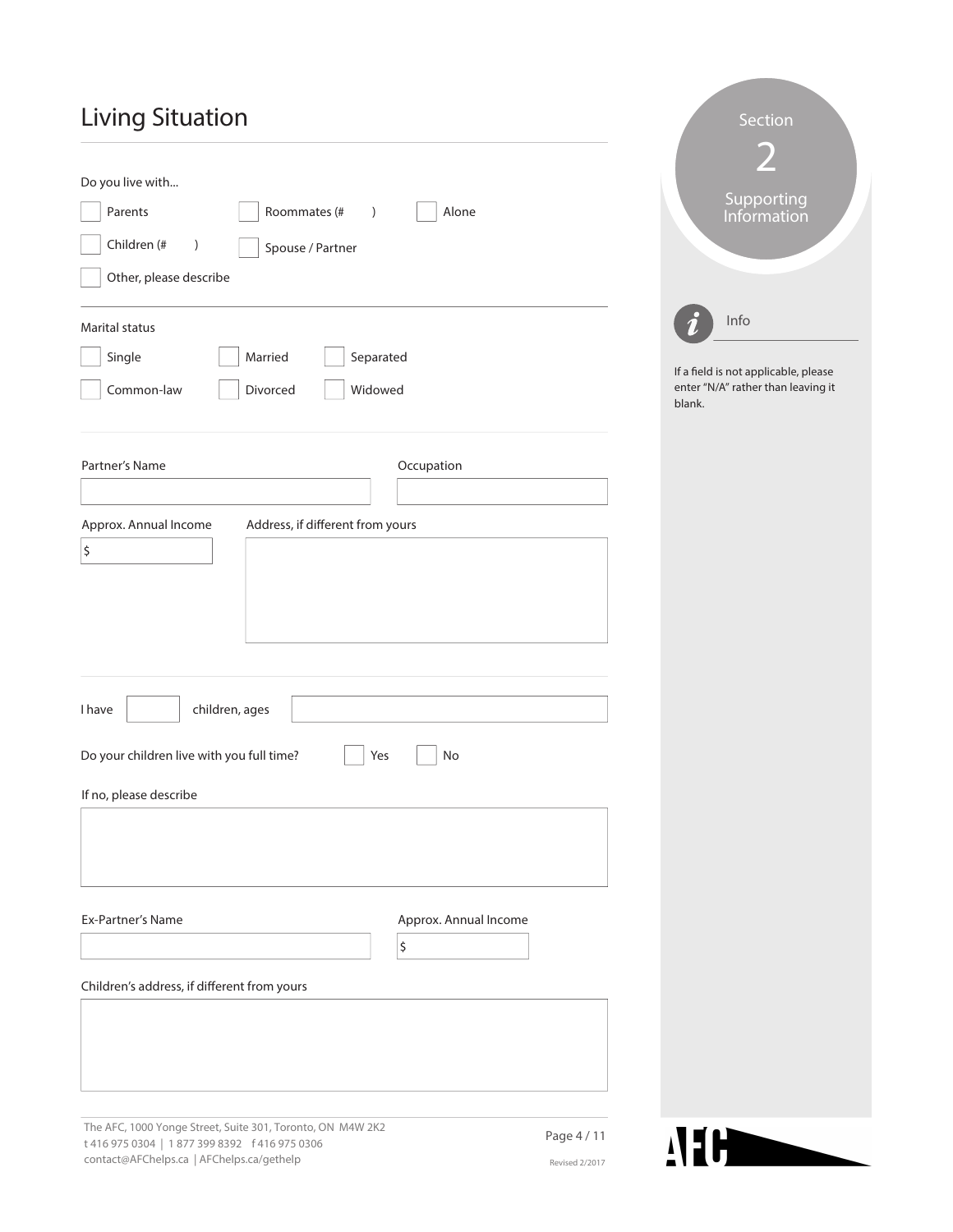| <b>Entertainment Industry Status</b>                                                                    |               |                   | Section                                                                                       |
|---------------------------------------------------------------------------------------------------------|---------------|-------------------|-----------------------------------------------------------------------------------------------|
| How long have you worked in the<br>Canadian entertainment industry?                                     |               |                   |                                                                                               |
| Professional affiliations (eg. ACTRA, IATSE 873)                                                        |               |                   | Supporting<br>Information                                                                     |
| How long have you been a member of<br>your current union?                                               |               |                   |                                                                                               |
| <b>Current Status</b>                                                                                   |               |                   |                                                                                               |
| Voluntary Withdrawal<br>Active                                                                          | Retiree       |                   | Tips                                                                                          |
| Suspended<br>Permittee                                                                                  |               |                   | You can call your union to request a                                                          |
| Are you in good standing?                                                                               |               |                   | complete work history.                                                                        |
| No<br>Yes                                                                                               |               |                   | If a field is not applicable, please<br>enter "N/A" rather than leaving it                    |
| Please detail your two most recent industry engagements below. One of these may be your<br>current job. |               |                   | blank.                                                                                        |
| Production 1 Title                                                                                      |               |                   | Supporting<br>Documents                                                                       |
| Type of Work                                                                                            | Approx. Dates | <b>Total Days</b> | Please include the following<br>documentation with your<br>application:                       |
| Production 2 Title                                                                                      |               |                   | • Complete résumé showing<br>entertainment industry credits<br>and details of each production |
| Type of Work                                                                                            | Approx. Dates | <b>Total Days</b> | <b>OR</b>                                                                                     |
|                                                                                                         |               |                   | Work history from current union<br>$\bullet$<br>going back at least three years               |
| If you have an agent, please provide the following information.                                         |               |                   |                                                                                               |
| Agency                                                                                                  |               |                   |                                                                                               |
| Represented by                                                                                          |               |                   |                                                                                               |
|                                                                                                         |               |                   |                                                                                               |
|                                                                                                         |               |                   |                                                                                               |
|                                                                                                         |               |                   |                                                                                               |
|                                                                                                         |               |                   |                                                                                               |
|                                                                                                         |               |                   |                                                                                               |
|                                                                                                         |               |                   |                                                                                               |
|                                                                                                         |               |                   |                                                                                               |

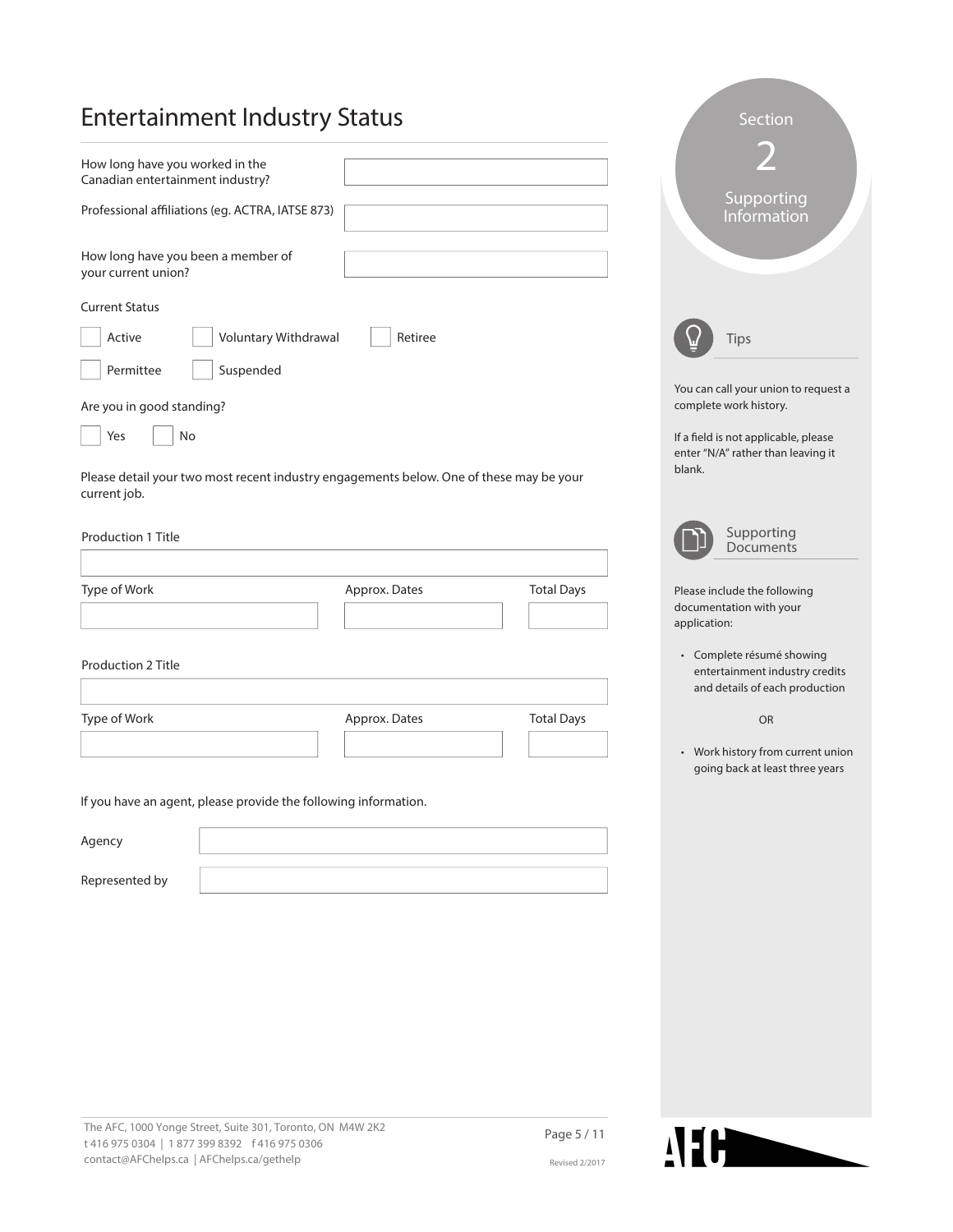# Employment Information

| If you are currently employed:                                                |                |                                                             |
|-------------------------------------------------------------------------------|----------------|-------------------------------------------------------------|
| Current Employment (any type)                                                 |                | Supporting<br>Information                                   |
|                                                                               |                |                                                             |
| Full time<br>Part time                                                        |                |                                                             |
| When did you start this job?                                                  | Monthly Income |                                                             |
|                                                                               | \$             | Tip                                                         |
| Is this a temporary job?                                                      |                | If a field is not applicable, please                        |
| Yes, end date<br>No                                                           |                | enter "N/A" rather than leaving it<br>blank.                |
|                                                                               |                |                                                             |
| If you have confirmed upcoming work:                                          |                | Need help?                                                  |
| Describe                                                                      |                |                                                             |
|                                                                               |                | If you need help with this form,                            |
| Full time<br>Part time                                                        |                | please call the office at<br>1877 399 8392 or 416 975 0304. |
| When will you be starting this job?                                           | Monthly Income |                                                             |
|                                                                               | \$             |                                                             |
| Is this a temporary job?                                                      |                |                                                             |
| Yes, end date<br>No                                                           |                |                                                             |
|                                                                               |                |                                                             |
| Please provide details of any employment for which you have recently applied. |                |                                                             |
| Company<br>Position                                                           | Date Applied   |                                                             |
|                                                                               |                |                                                             |
|                                                                               |                |                                                             |
|                                                                               |                |                                                             |
|                                                                               |                |                                                             |
|                                                                               |                |                                                             |
|                                                                               |                |                                                             |



Section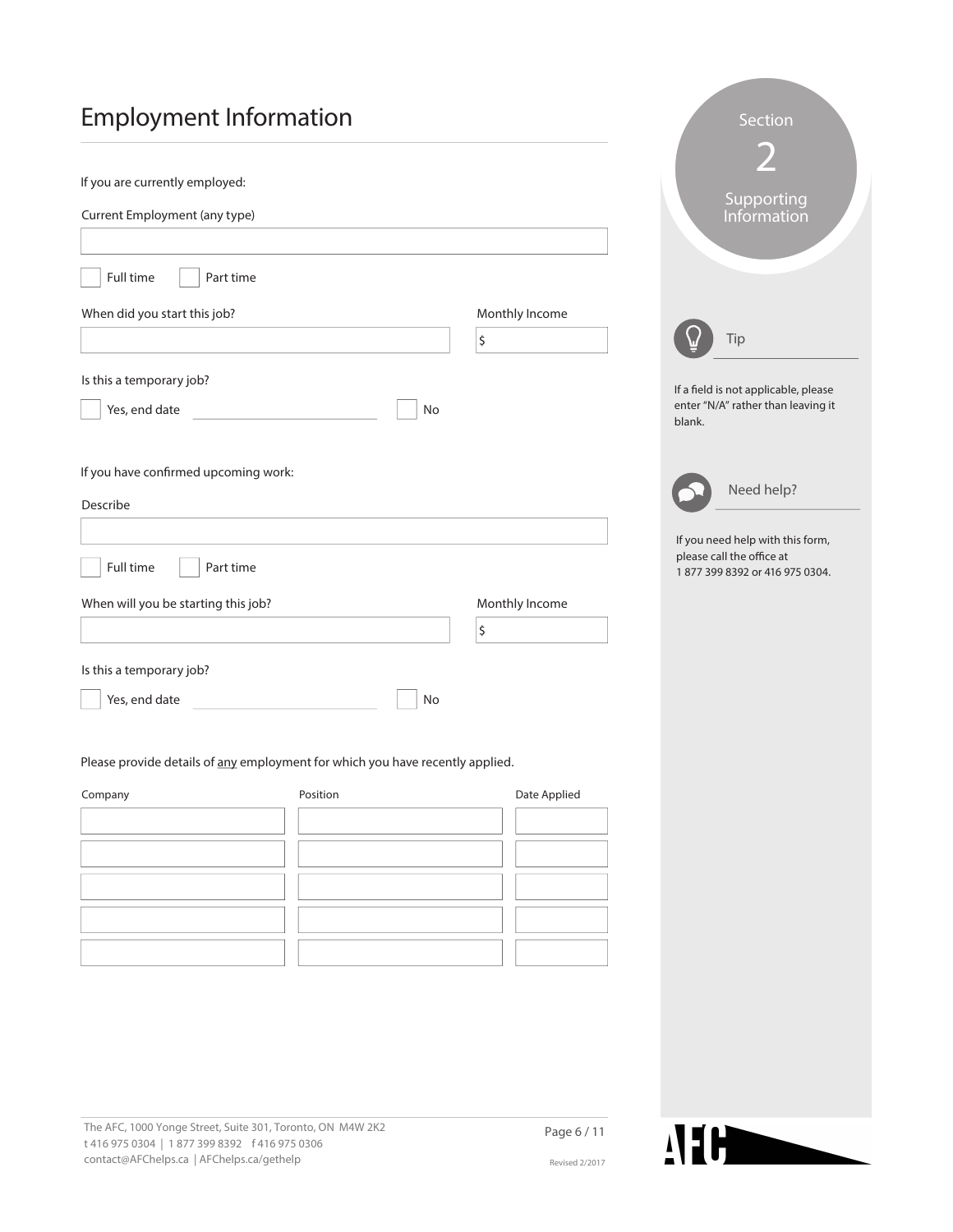### Corporate Status

Are you incorporated?



If no, please skip this page.

Is it a loan-out corporation?



Corporate Income

Provide your total corporate income, before deductions. Please provide this year to date, and going back 3 years.

| Year         | Amount |
|--------------|--------|
| Year to date | \$     |
| 20           |        |
| 20           | Φ      |
| 20           |        |

#### Corporate Accounts

Corporate chequing, current balance

Corporate savings, current balance

\$

 $\vert$ \$

Other corporate accounts, current balances

|                | Section<br>Financial<br><b>Information</b>                                                                    |
|----------------|---------------------------------------------------------------------------------------------------------------|
|                | Tips                                                                                                          |
|                | Section 3 helps us build a picture of<br>your financial situation.                                            |
|                | While filling out this section, it may<br>to help to refer to pay stubs, online<br>banking, tax returns, etc. |
| clarification. | We may ask you to provide personal<br>or corporate tax returns for                                            |
|                | You may need the assistance of your<br>accountant for this section.                                           |
| blank spaces.  | Estimates are always better than                                                                              |
|                |                                                                                                               |
|                |                                                                                                               |
|                |                                                                                                               |
|                |                                                                                                               |
|                |                                                                                                               |

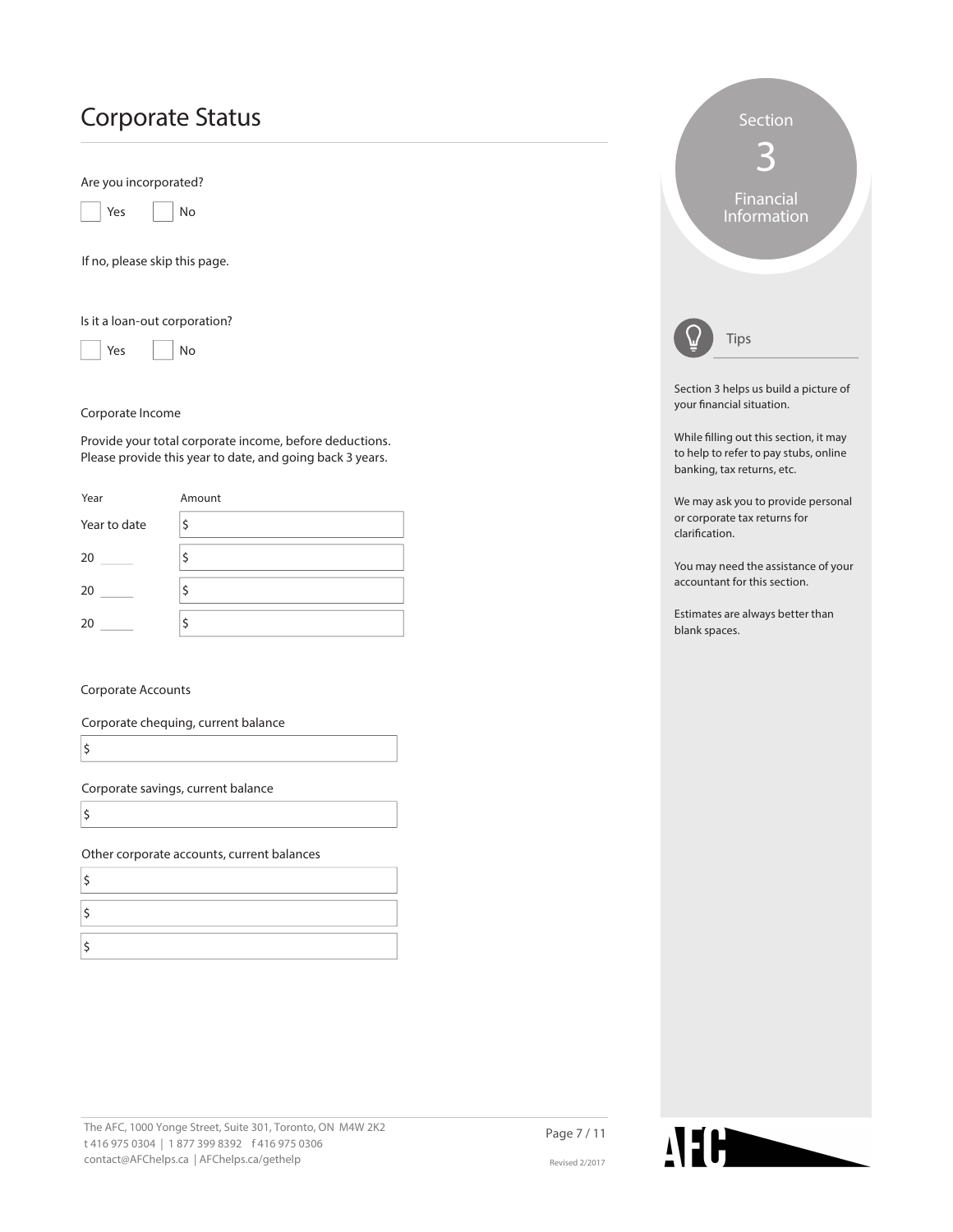#### Annual Income

Provide your total income from the entertainment industry only, before deductions. Please provide this year to date, and going back 3 years.

| Year         | Amount |
|--------------|--------|
| Year to date | \$     |
| 20           | \$     |
| 20           | \$     |
| 20           | \$     |

Provide your total income from **outside the entertainment industry**, before deductions. Please provide this year to date, and going back 3 years.

| Year              | Amount                                                               | Source(s) of Income |                       |                                |                                                                            |
|-------------------|----------------------------------------------------------------------|---------------------|-----------------------|--------------------------------|----------------------------------------------------------------------------|
| Year to date      | Ş                                                                    |                     |                       |                                | You must report all sources of<br>income. We may ask you to provide        |
|                   | \$                                                                   |                     |                       |                                | personal or corporate tax returns for<br>clarification.                    |
| 20                | \$                                                                   |                     |                       |                                | If you need more space, feel free                                          |
| 20                | \$                                                                   |                     |                       |                                | to provide more information in a<br>separate document.                     |
| Are you receiving |                                                                      |                     |                       |                                | If a field is not applicable, please<br>enter "N/A" rather than leaving it |
|                   | Per month                                                            | <b>Start Date</b>   | <b>End Date</b>       |                                | blank.                                                                     |
| E                 | \$                                                                   |                     |                       |                                |                                                                            |
|                   | Per month                                                            | <b>Start Date</b>   | <b>End Date</b>       |                                |                                                                            |
| Welfare           | \$                                                                   |                     |                       |                                |                                                                            |
|                   | Per month                                                            | <b>Start Date</b>   | Source (ie. CPP, OAS) |                                |                                                                            |
| Pension           | \$                                                                   |                     |                       |                                |                                                                            |
|                   | Per month                                                            | <b>Start Date</b>   |                       | Source (ie. union, government) |                                                                            |
| Disability        | \$                                                                   |                     |                       |                                |                                                                            |
|                   | Alimony / Child Support                                              | \$                  | Per month             |                                |                                                                            |
|                   | Income from Investments                                              | \$                  | Per month             |                                |                                                                            |
| Other             |                                                                      | \$                  | Per month             |                                |                                                                            |
|                   | If Other, please describe (include start and end dates if possible): |                     |                       |                                |                                                                            |
|                   |                                                                      |                     |                       |                                |                                                                            |

The AFC, 1000 Yonge Street, Suite 301, Toronto, ON M4W 2K2 t 416 975 0304 | 1 877 399 8392 f 416 975 0306 contact@AFChelps.ca | AFChelps.ca/gethelp



Estimates are always better than

Tips

Answer each question, write \$0 if you

Section

3

Financial Information

blank spaces.

need to.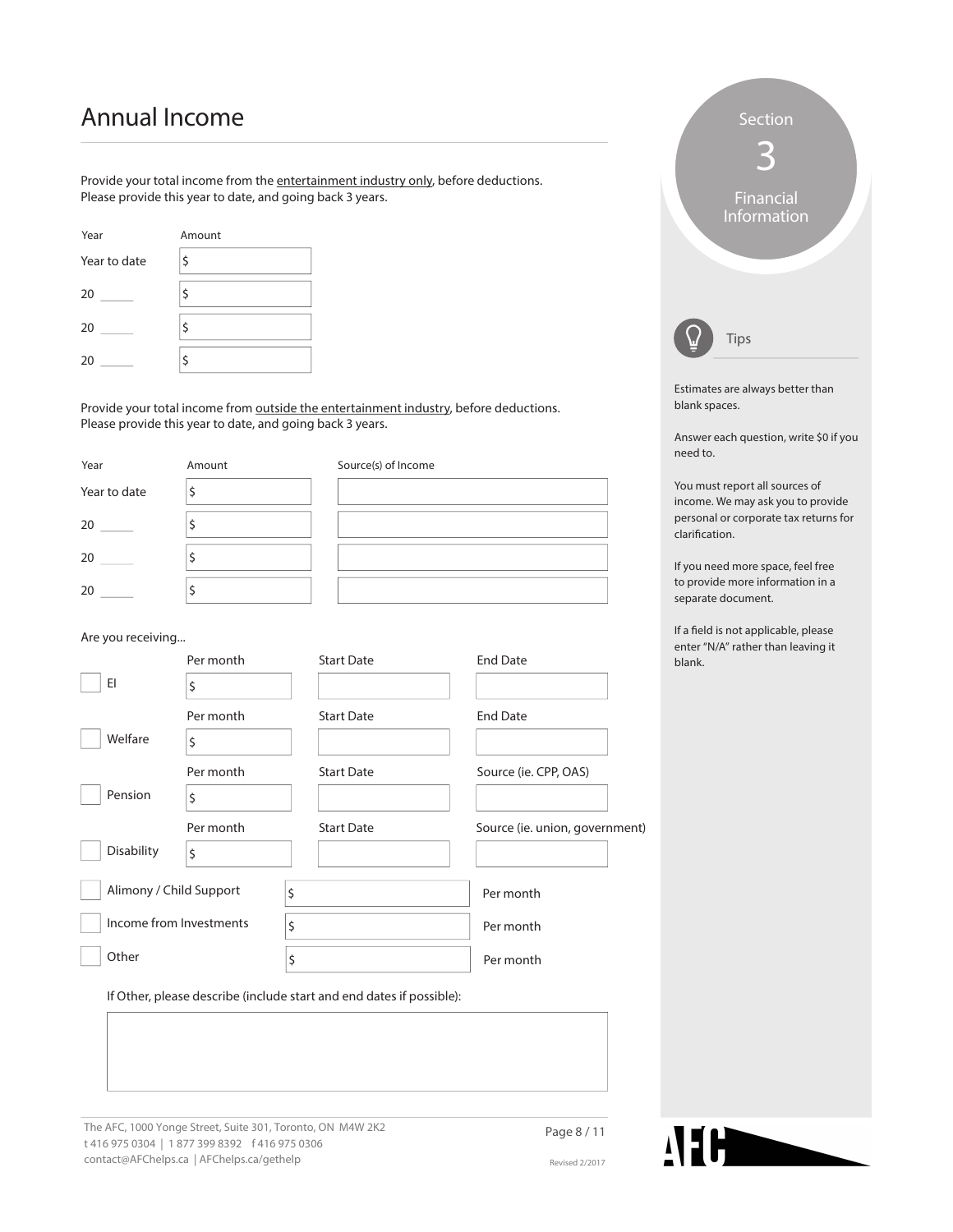#### Personal Accounts, Assets & Debts

| $\frac{1}{2}$                                                                              |                       |    |                      |                |          | <b>PECULIT</b>                                         |
|--------------------------------------------------------------------------------------------|-----------------------|----|----------------------|----------------|----------|--------------------------------------------------------|
|                                                                                            |                       |    |                      |                |          |                                                        |
| Personal Chequing, current balance<br>\$                                                   |                       |    |                      |                |          | <b>Financial</b>                                       |
| Personal Savings, current balance                                                          |                       | \$ |                      |                |          | Information                                            |
| Balance of other personal account/s                                                        |                       | \$ |                      |                |          |                                                        |
|                                                                                            |                       |    |                      |                |          |                                                        |
| <b>Current Assets</b>                                                                      |                       |    |                      |                |          |                                                        |
| House / Condo<br>\$                                                                        | Approx. Value         |    | Approx. Equity<br>\$ |                |          | Tips                                                   |
|                                                                                            |                       |    |                      |                |          |                                                        |
| <b>RRSP</b>                                                                                | Approx. Current Total |    |                      |                |          | Estimates are always better than                       |
| \$                                                                                         |                       |    |                      |                |          | blank spaces.                                          |
| Have you recently withdrawn from your RRSP accounts?                                       |                       |    |                      |                | need to. | Answer each question, write \$0 if you                 |
| Yes, I withdrew<br>\$                                                                      |                       | on |                      |                |          | If you need more space, feel free                      |
| No                                                                                         |                       |    |                      |                |          | to provide more information in a<br>separate document. |
| Other assets, including vehicles and investments                                           |                       |    |                      |                |          | If a field is not applicable, please                   |
|                                                                                            |                       |    |                      | \$             | blank.   | enter "N/A" rather than leaving it                     |
|                                                                                            |                       |    |                      | \$             |          |                                                        |
|                                                                                            |                       |    |                      | \$             |          |                                                        |
|                                                                                            |                       |    |                      |                |          |                                                        |
| <b>Outstanding Debts</b>                                                                   |                       |    |                      |                |          |                                                        |
| Past due mortgage / rent                                                                   | \$                    |    |                      |                |          |                                                        |
| For the months of                                                                          |                       |    |                      |                |          |                                                        |
|                                                                                            |                       |    |                      |                |          |                                                        |
| Total credit card balance                                                                  | \$                    |    |                      |                |          |                                                        |
| Min. monthly payment                                                                       | \$                    |    |                      |                |          |                                                        |
|                                                                                            |                       |    |                      |                |          |                                                        |
| Line of credit                                                                             | \$                    |    |                      |                |          |                                                        |
| Student loan                                                                               | \$                    |    |                      |                |          |                                                        |
| Personal / family                                                                          | \$                    |    |                      |                |          |                                                        |
| Other (eg. outstanding taxes)                                                              | \$                    |    |                      |                |          |                                                        |
| If Other, please describe                                                                  |                       |    |                      |                |          |                                                        |
|                                                                                            |                       |    |                      |                |          |                                                        |
|                                                                                            |                       |    |                      |                |          |                                                        |
|                                                                                            |                       |    |                      |                |          |                                                        |
| The AFC, 1000 Yonge Street, Suite 301, Toronto, ON M4W 2K2                                 |                       |    |                      | Page 9 / 11    |          |                                                        |
| t 416 975 0304   1877 399 8392 f 416 975 0306<br>contact@AFChelps.ca   AFChelps.ca/gethelp |                       |    |                      | Revised 2/2017 |          | <b>NEH</b>                                             |

Revised 2/2017



section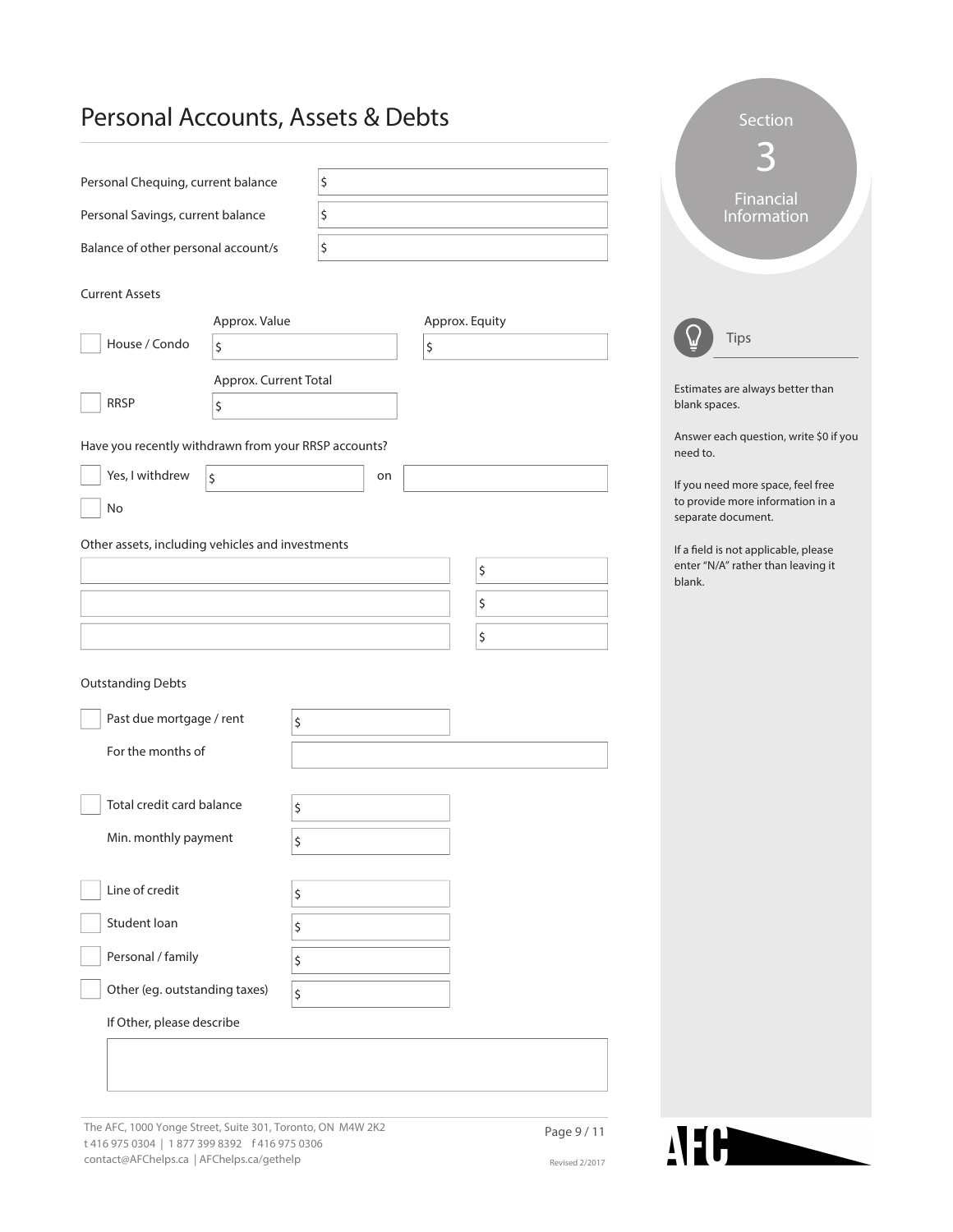#### Average Monthly Expenses

| Rent<br>Mortgage<br>Housing       | \$<br>per month |
|-----------------------------------|-----------------|
| Property Tax                      | \$<br>per month |
| House / Apartment Insurance       | \$<br>per month |
| Utilities (heating, hydro, water) | \$<br>per month |
| Phone and Internet                | \$<br>per month |
| Transit                           | \$<br>per month |
| Fuel (transportation)             | \$<br>per month |
| Car Payment                       | \$<br>per month |
| Car Insurance                     | \$<br>per month |
| Food                              | \$<br>per month |
| Other                             | \$<br>per month |
| Other                             | \$<br>per month |
| Other                             | \$<br>per month |
| Other                             | \$<br>per month |
| Other                             | \$<br>per month |
|                                   |                 |
|                                   |                 |
| Total average monthly expenses    | \$<br>per month |
|                                   |                 |
|                                   |                 |

| Section                                 |  |
|-----------------------------------------|--|
| Financial<br>Information                |  |
| Tips<br>This information helps us build |  |

a picture of your usual fnancial situation.

Some common other monthly expenses include:

- Child support
- $\cdot$  CRA payments
- Medical expenses

If the cost of any particular item (eg. utilities) varies, please give an average or estimate.

List only your monthly costs, not the total amount you owe.

The AFC, 1000 Yonge Street, Suite 301, Toronto, ON M4W 2K2 t 416 975 0304 | 1 877 399 8392 f 416 975 0306 contact@AFChelps.ca | AFChelps.ca/gethelp